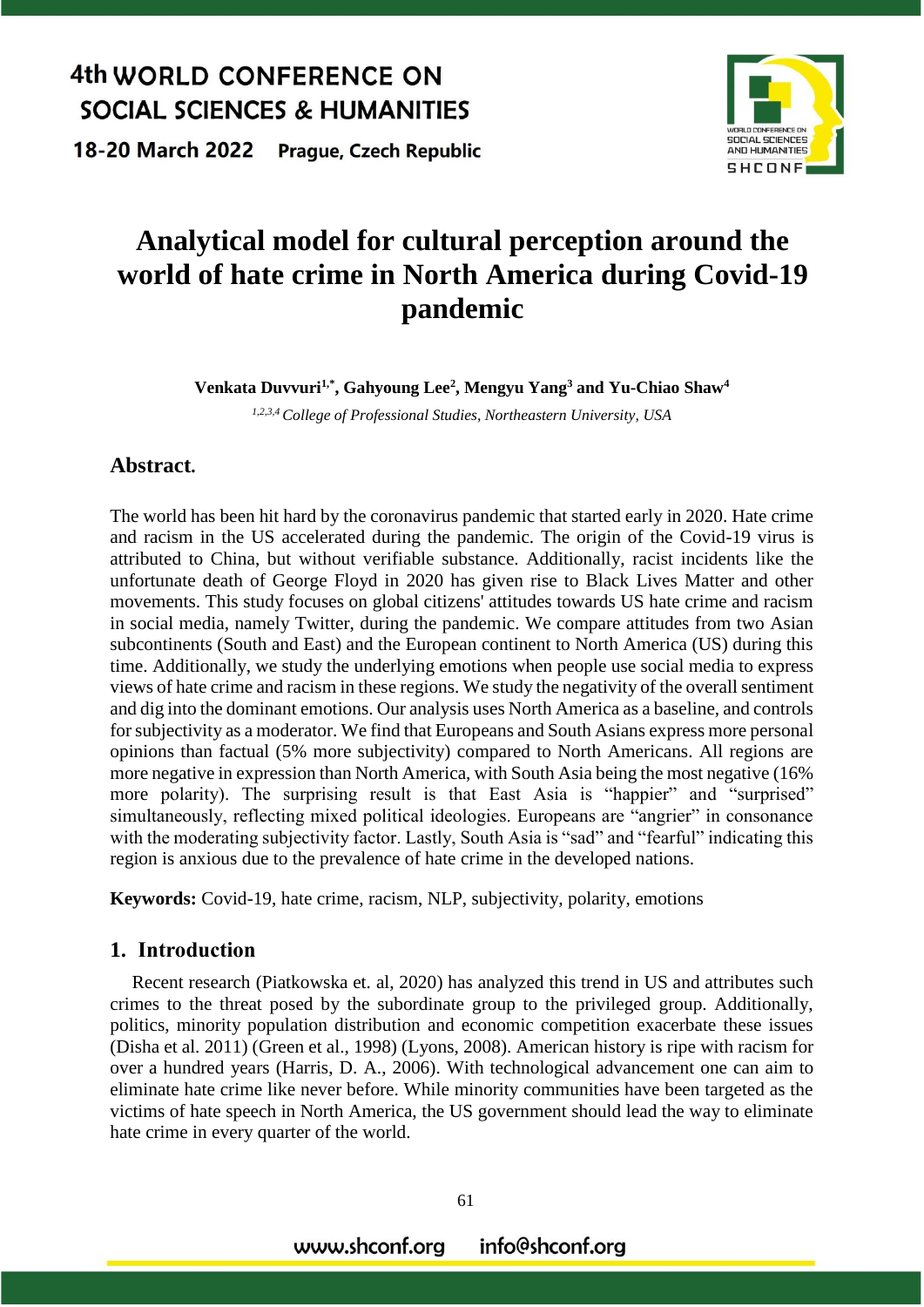18-20 March 2022 **Prague, Czech Republic** 



The world has been hit by a great pandemic caused by the coronavirus. There is reason (CDC, 2020) to believe that this virus spread from animals to humans in Wuhan's open-air "wet markets" that sell fish and raw meat to consumers. While this is yet to be proved, the net result is a series of crimes against the Asian minority (Gover et al., 2020), (Chelsea & Hansen, 2021). However, the hate crime and racism have spread to non-Asians, including Blacks and Hispanics (Wenger, M. R., & Lantz, B., 2021). This motivates this study of its global perceptions. Specifically, we focus on perceptions outside the North America during the pandemic. With technological innovation, one can now use advanced analytical methods to evaluate perceptions of hate crime and racism. Racist hate crime is a complex issue, but the importance of evaluating its perception in other regions is desirable for several governments. Many choose Twitter to express opinion freely, with 90% of its profiles open to the public (Nguyen et al., 2021). Few studies focus on hate crime perception alone (Woo et al, 2021), but none studied local hate crime perceptions outside the North America (US) using advanced analytical methods.

This paper is organized as follows: Section 1 provides the context of the problem; Section 2 presents a literature survey; Section 3 lays out the methodology of the study; Section 4 analyzes data validity of public speech in racism and hate crime; Section 5 presents the experimental measurements and results, and finally we conclude in Section 6.

### **2. Prior Work**

We evaluate recent papers in the literature since the 2020s (the inception of Covid-19 pandemic), and in Table 1 we compare these studies to our own.

(Croucher et al., 2020) study the relationship between anti-Asian sentiment prevailing in social media during Covid-19 times and observe the acceleration of hate crime during the pandemic.

(Mu¨ller and Schwarz, 2021) investigate the influence of social media on the refugee crisis and resulting anti-refugee sentiment in Germany.

(Williams, 2020) studies the relationship between online hate crime and offline instances.

(Gover et al., 2020) study how hate crimes against Asians during Covid-19 times have propagated to "other" Asian Americans.

(Nguyen et al., 2021) study and evaluate the negative sentiment against Asians in social media.

(Thelwall et al, 2021) study the killing of George Floyd in the US by inspecting phenomena like Black Lives Matter (BLM). They find that BLM accelerated the negative sentiment and introduced additional concerns in social media.

(Mansoor et al, 2020) study the sentiment across time during the Covid-19 pandemic globally. But their study is limited to temporal characteristics.

None of the studies above focus on the perception of US hate crime and racism outside that country. The differences in perceptions of hate crimes in different regions are significant, and as far we are aware only our study analyzes these differences using quantitative metrics like sentiment, polarity and emotions, controlling for moderating factors like subjectivity.

62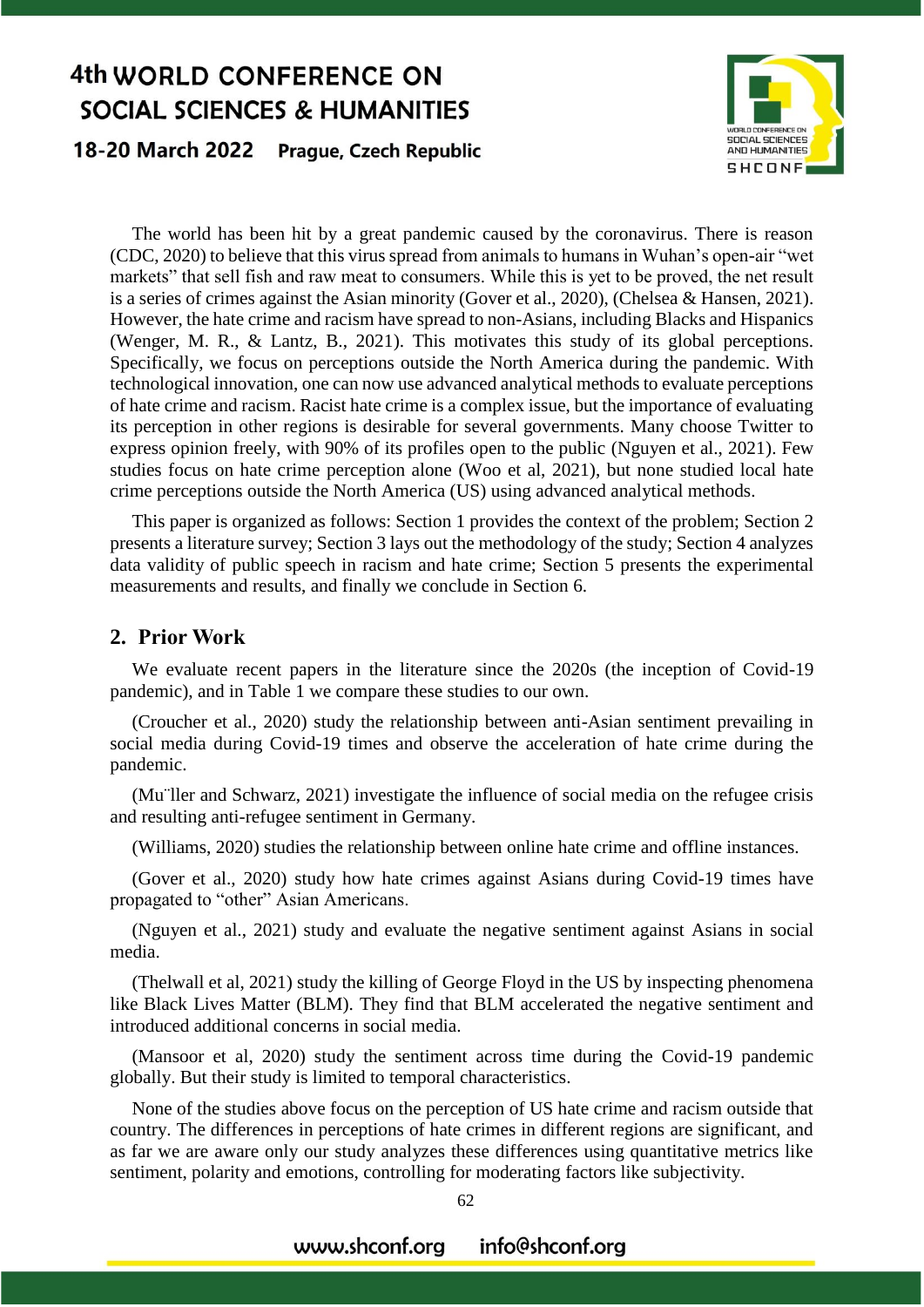#### 18-20 March 2022 **Prague, Czech Republic**



| Table 1: Literature Survey |                        |                  |                |  |  |
|----------------------------|------------------------|------------------|----------------|--|--|
| Paper                      | <b>Topic</b>           | <b>Dimension</b> | <b>Method</b>  |  |  |
| Croucher et al., 2020      | Anti-Asian<br>Time     |                  | Survey         |  |  |
| Mu"ller and Schwarz,       |                        |                  |                |  |  |
| 2021                       | Anti-Refugee           | Geo (Germany)    | Facebook       |  |  |
| Williams, 2020             | Anti-Asian             | Geo (UK)         | Twitter        |  |  |
| Gover et al., 2020         | Anti-Asian             | Geo (US)         | Qualitative    |  |  |
| Nguyen et al., 2021        | Anti-Asian<br>Geo (US) |                  | Twitter        |  |  |
| Thelwall et al., 2021      | <b>BLM</b>             | Time             | Twitter        |  |  |
| Mansoor et al., 2020       | Global                 | Time             | Twitter        |  |  |
| Duvvuri et al., 2022       | <b>Anti-Asian, BLM</b> | Geo (non-US)     | <b>Twitter</b> |  |  |

#### *Table 2: Speech Topic Studied*

|          | <b>Hate Crime</b>  | Racism     |
|----------|--------------------|------------|
| Hashtags | # chinesevirus     | # BLM      |
|          | # hate crime       | $#$ racism |
|          | # asian hate crime |            |
|          | # stopasianhate    |            |

| Region                   | Number of Records | <b>Collection Period</b> |  |
|--------------------------|-------------------|--------------------------|--|
| North America (baseline) | 2330              | $Jan15 - Feb 06$         |  |
| Europe                   | 4861              | $Jan15 - Feb 06$         |  |
| East Asia                | 809               | $Jan15 - Feb 06$         |  |
| South Asia               | 351               | $Jan15 - Feb 06$         |  |

### **3. Methodology**

We collected public opinion tweets globally from Twitter (8350+ tweets) on various topics related to hate crime and racism arising during the pandemic, especially in the omicron outbreak of the pandemic (Jan 15, 2022–Feb 06, 2022). We mine several #hashtags listed in Table 2 and verify the data validity by looking at word cloud patterns and statistical plots (Figures 2). This helped us to understand the correlation between hate speech in the public domain and valid word usage patterns in Section 4. We leverage public Twitter APIs by configuring weekly geographic and topic variables in Twitter.

Our study is limited to common expressions of racist and hateful opinions and defers the localized and language-specific expressions to future study. Additionally, we do not account for obfuscation methods to avoid free speech detection, namely cross-language characters or irony in expressions. Finally, we filter out all the re-tweets to avoid amplifying the studied sentiment.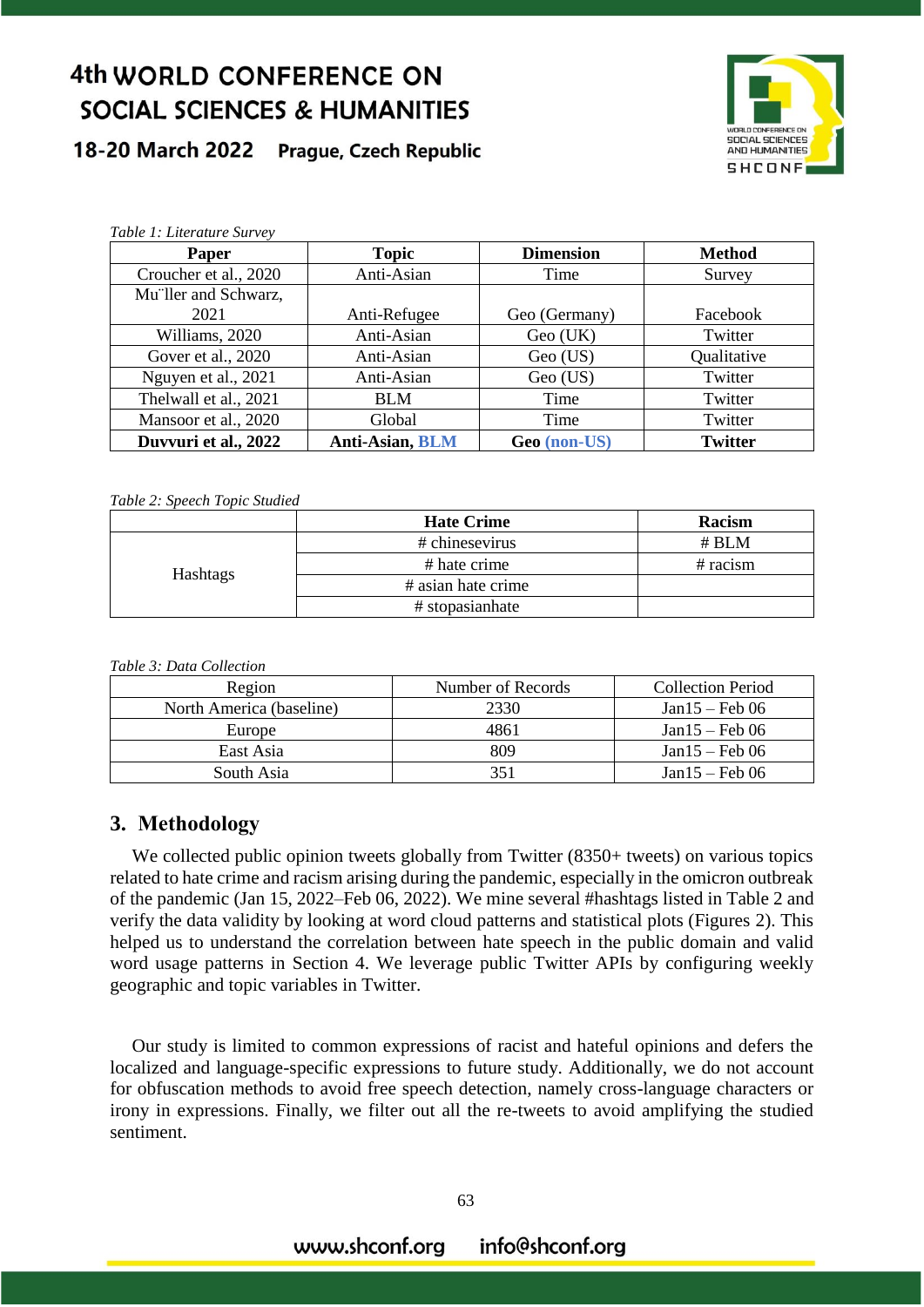18-20 March 2022 **Prague, Czech Republic** 



In implementation, we leverage open-source Natural Language processing (NLP) packages like Natural Language Toolkit (nltk) and spaCy to detect the patterns relating to the racist posts in Twitter. Nltk package provides a large language dictionary database with different lexical terms, mapping them with the machine learning models. We centrally collect and aggregate weekly #hashtag data in MongoDB to process structured and unstructured data. Additionally, we use spaCy, an open-source software library for advanced natural language preprocessing. Finally, we use SentimentIntensityAnalyzer, TextBlob and text2emotion open-source packages to apply statistical natural language processing to quantify hate crime with NLP-based expressivity metrics: sentiment, polarity and emotion scores.





*Source: Google Map*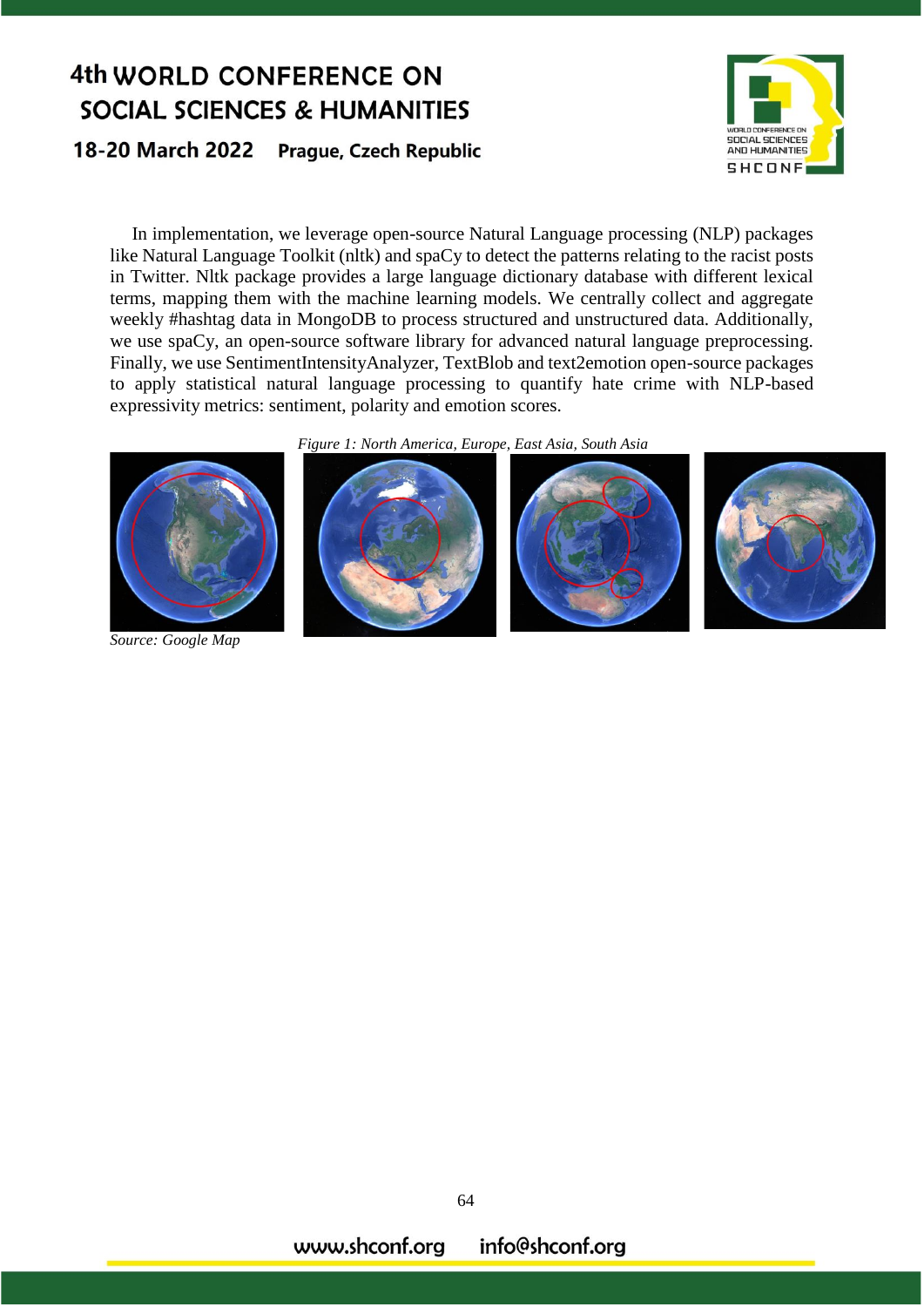18-20 March 2022 **Prague, Czech Republic** 







## **4. Data Analysis**

The validity of publicly collected data is important for our study due to open nature of our data source. Figure 2 represent word cloud analysis for North America, Europe, East Asia and South Asia respectively. In these figures, "hate", "crime", "misogyny", "black", "asian", "taxi", "chinese", "police", "sikh", "muslim" and other top words point to the suitability of the dataset and topics. Secondly, as per Figure 4, 70% of the data is collected outside North America (US), giving enough samples for us to be confident of a non-US narrative in our study. Finally, to be more precise, Figure 2 analyze the top 3 words in the regions and find that they relate to Asian hate crime or black racism movements. Additionally, local words like "Sikh" point to the expansive nature of the hate crime (Gover et al., 2020).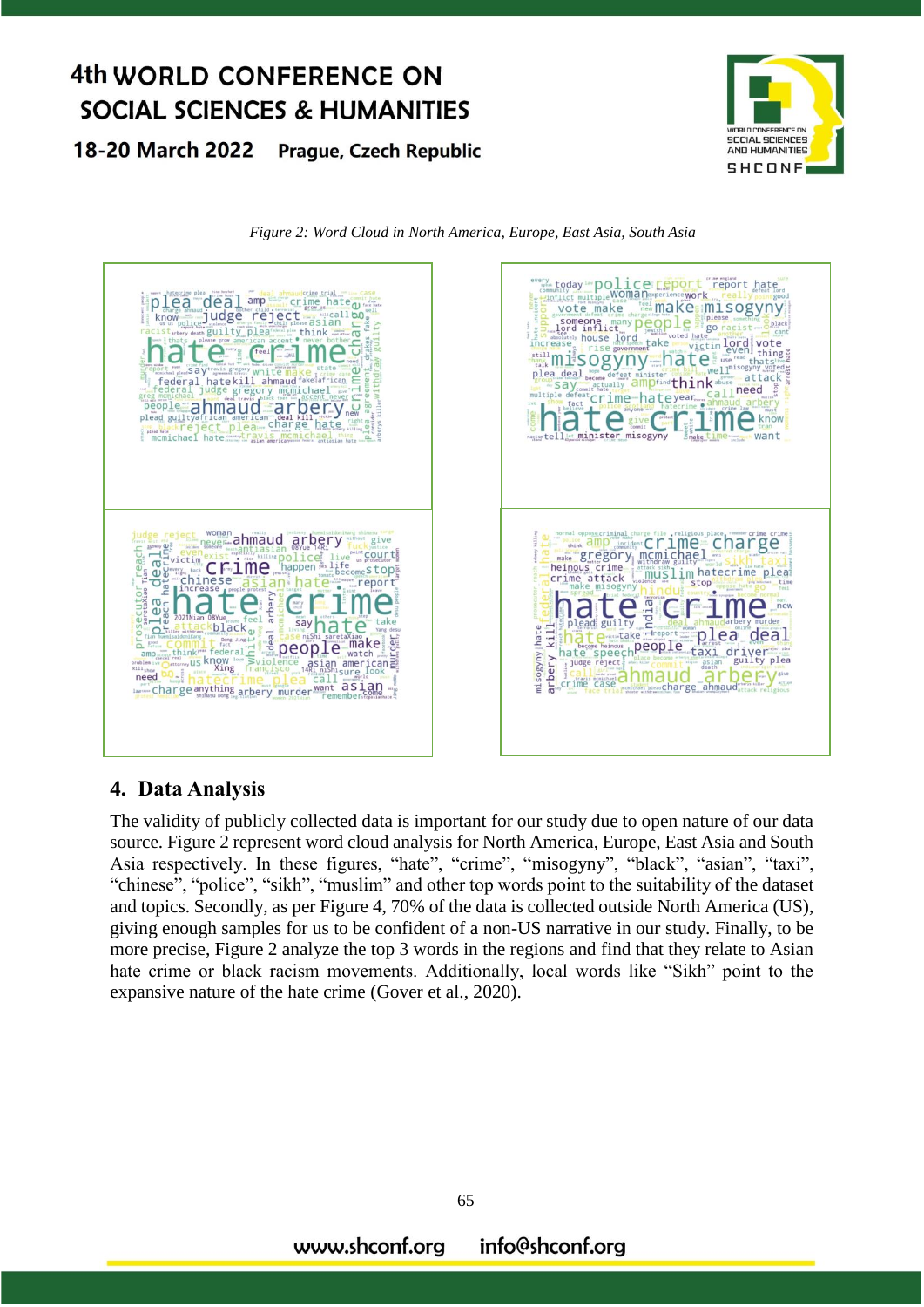18-20 March 2022 **Prague, Czech Republic** 





*Figure 4: Top words in Speech by Region*



## **5. Experimentation**

### **5.1 Setup**

We selected four regions, namely South Asia, East Asia, North America and Europe, by geofencing tweets in Twitter APIs. India, Europe and Asia are the experimental group and North America is the control group. The data was collected once per week, for a total of three weeks during the peak omicron phase of the Covid-19 pandemic. The first collection is from

#### www.shconf.org info@shconf.org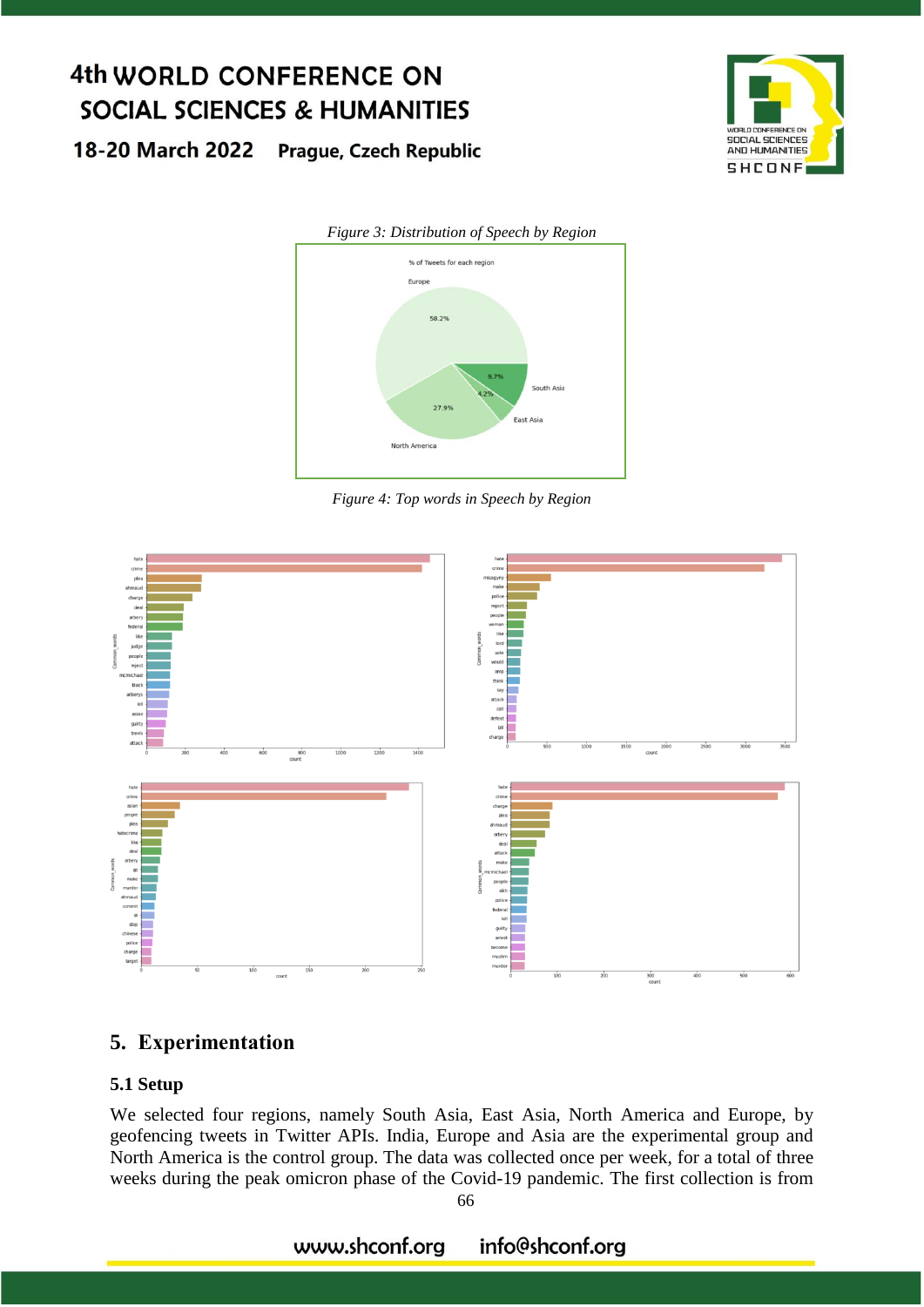#### 18-20 March 2022 **Prague, Czech Republic**



Jan/15/2022 to Jan/22/2022; the second collection is from Jan/23/2022 to Jan/29/2022; the third collection is from Jan/30/2022 to Feb/06/2022. Table 3 reflects cumulative counts for each region which are: 809 for South Asia, 351 for East Asia, 4861 for Europe, and 2330 for North America. The size of the sample gives us several statistically significant results in the metrics.

#### **5.2 Measurement**

We use three NLP expressivity metrics for our evaluation of hate speech: sentiment, polarity and emotion scores. We control for the subjectivity factor score qualitatively.

Sentiment score captures the favorability in conversation as positive or negative or neutral (Nasukawa et al., 2003). It is either positive (favorable) or negative (unfavorable) or a neutral opinion towards a text.

Polarity score quantifies the strength of the speech (Nigam & Hurst, 2006). It lies between (- 1.0, 1.0). -1.0 defines a negative sentiment and 1.0 defines a positive sentiment, where we defined negative (unpleasant feeling), neutral (feeling neither unpleasant nor pleasant), and positive (pleasant feeling).

Subjectivity score quantifies the amount of personal opinion vs factual information contained in the text (Wiebe, 2000). Subjectivity lies between (0.0, 1.0). Higher subjectivity means that the text contains personal opinions rather than factual information.

We use SentimentIntensityAnalyzer package to capture sentiment, polarity and subjectivity. We leverage text2emotion package to evaluate latent human emotions behind speech. The package classifies text tone into five basic human emotions: Happy, Angry, Surprise, Fear, and Sad.

Our methodology includes detecting emotion from every word in pre-processed text, finding the appropriate words that express emotional sentiment, polarity or feelings, and checking lexical category of each word. Our methods<sup>1</sup> are probabilistic with a higher score indicating more likelihood of message belonging to that emotion.



<https://github.com/merlinymy/Analytical-analysis-of-US-hate-crime-globally>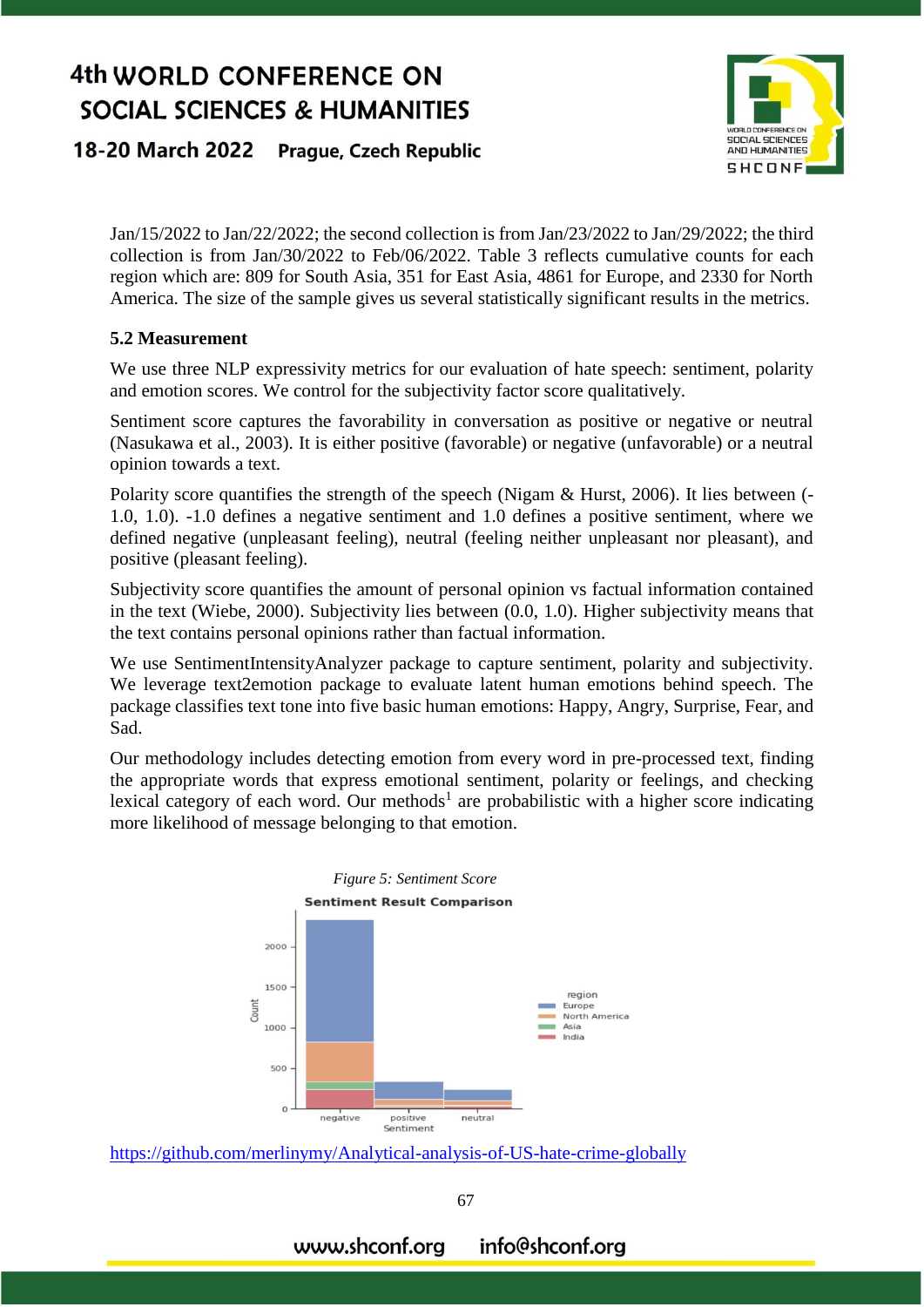18-20 March 2022 **Prague, Czech Republic** 



#### *Figure 6: Polarity Score*



*Figure 7: Subjectivity Score*



#### **5.3 Results**

At a broad level, polarity differences in North America are statistically significant\* from the rest of the regions (> 90% confidence level), except in East Asia (>70% confidence level) as per Table 4. Secondly, all subjectivity differences are also statistically significant compared to North America (> 90% confidence level), except in East Asia (> 60% confidence level).

We observe that Europeans & South Asians express more personal opinions than factual (+5.6+%) when compared to North Americans as per Table 4. This accelerates the expression of stronger emotions like "anger" according to our study. Additionally, we find that most regions are more negative in sentiment than North America as per Figure 8. Table 4 reflects that South Asia is the most negative (+15.5%). In Table 5, Europeans are "angrier" in consonance with the hypothesis that democratic countries hope to minimize such hate crimes considering citizen equity as a common goal (Purser, 2017).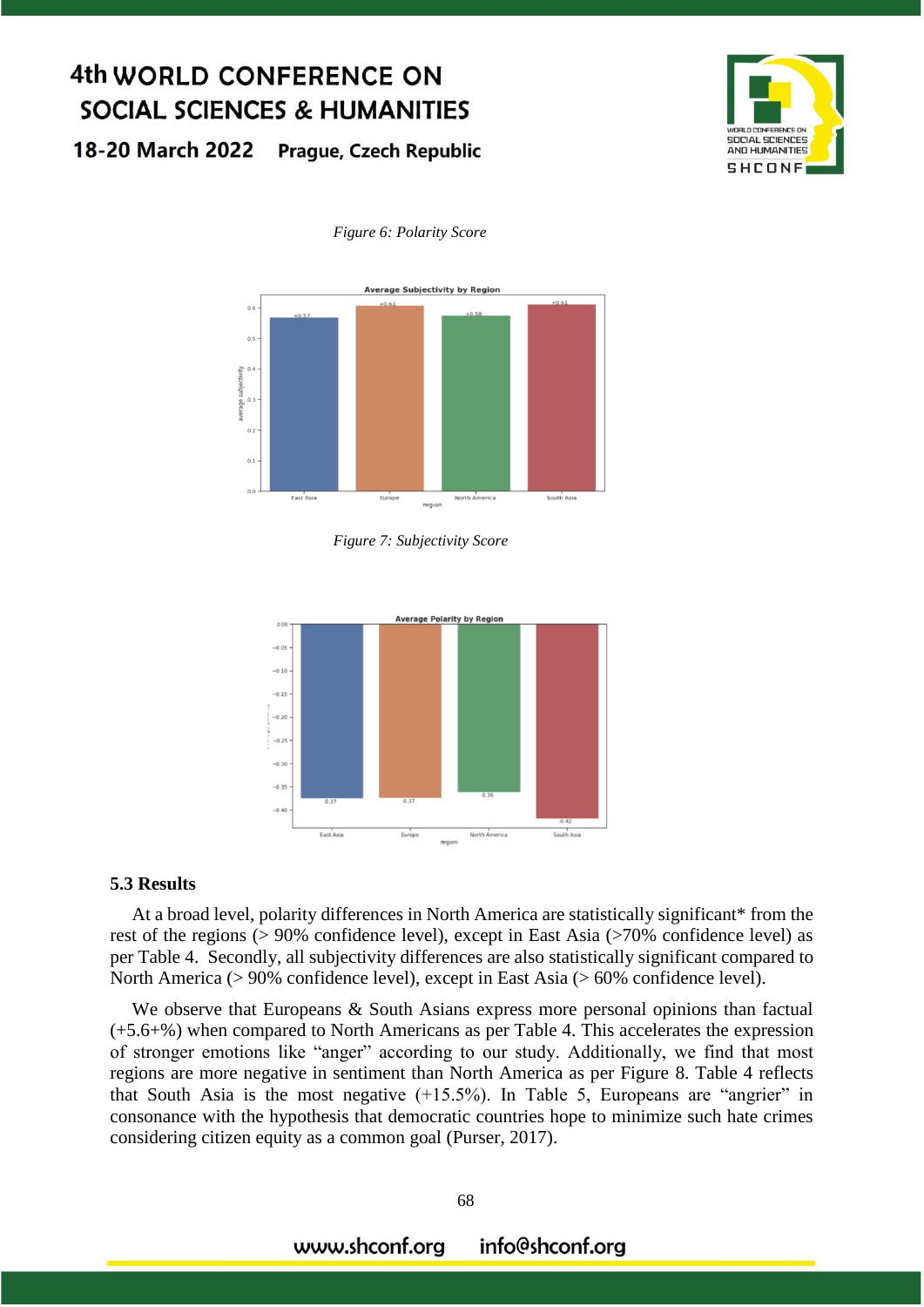#### 18-20 March 2022 **Prague, Czech Republic**



Surprisingly, East Asia is "happier" as well as "surprised" in Table 5, reflecting the mixed political ideologies (Henders, 2004). The author covers politics of recognition in Japan, politics of cultural difference in China, Buddhist identity in Taiwan, nationalist conflicts in post-Suharto Indonesia, the Philippines and East Timor, and Malaysian ethnic and religious political discourse. In South Asia "sadness", and "fear" are the dominant emotions, pointing to anxiety (Chatterjee & Katznelson, 2017) in such democracies over recent issues. We concur with the author that such hate crime and racism elevate anxiety in democracies such as India.



*Figure 8: Subjectivity Score*

|  | Table 4: Differences in Polarity and Subjectivity scores |
|--|----------------------------------------------------------|

| $JJ$ $\sim$<br><b>Region</b> | <b>Polarity</b> | <b>Difference</b> | <b>Subjectivity</b> | <b>Difference</b> |
|------------------------------|-----------------|-------------------|---------------------|-------------------|
| North America                |                 |                   |                     | <b>NA</b>         |
| (baseline)                   | $-0.361$        | NA                | 0.575               |                   |
| Europe                       | $-0.373$        | $3.3\%*$          | 0.607               | $5.6\%*$          |
| East Asia                    | $-0.374$        | 3.6%              | 0.569               | $-1.0%$           |
| South Asia                   | $-0.417$        | $15.5\%*$         | 0.611               | $6.3\%*$          |

*\* Statistically Significant*

*Table 5: Differences in Polarity and Subjectivity scores*

| .<br>Region   | Angry | Fear  | <b>Happy</b> | Sad   | <b>Surprise</b> |
|---------------|-------|-------|--------------|-------|-----------------|
| North America |       |       |              | 26.72 | 29.34           |
| (baseline)    | 30.86 | 33.73 | 26.36        |       |                 |
| Europe        | 64    | 52.44 | 60.78        | 60    | 57.86           |
| East Asia     | 0.57  | 4.17  | 4.59         | 3.89  | 4.9             |
| South Asia    | 4.57  | 9.65  | 8.28         | 9.4   | 7.81            |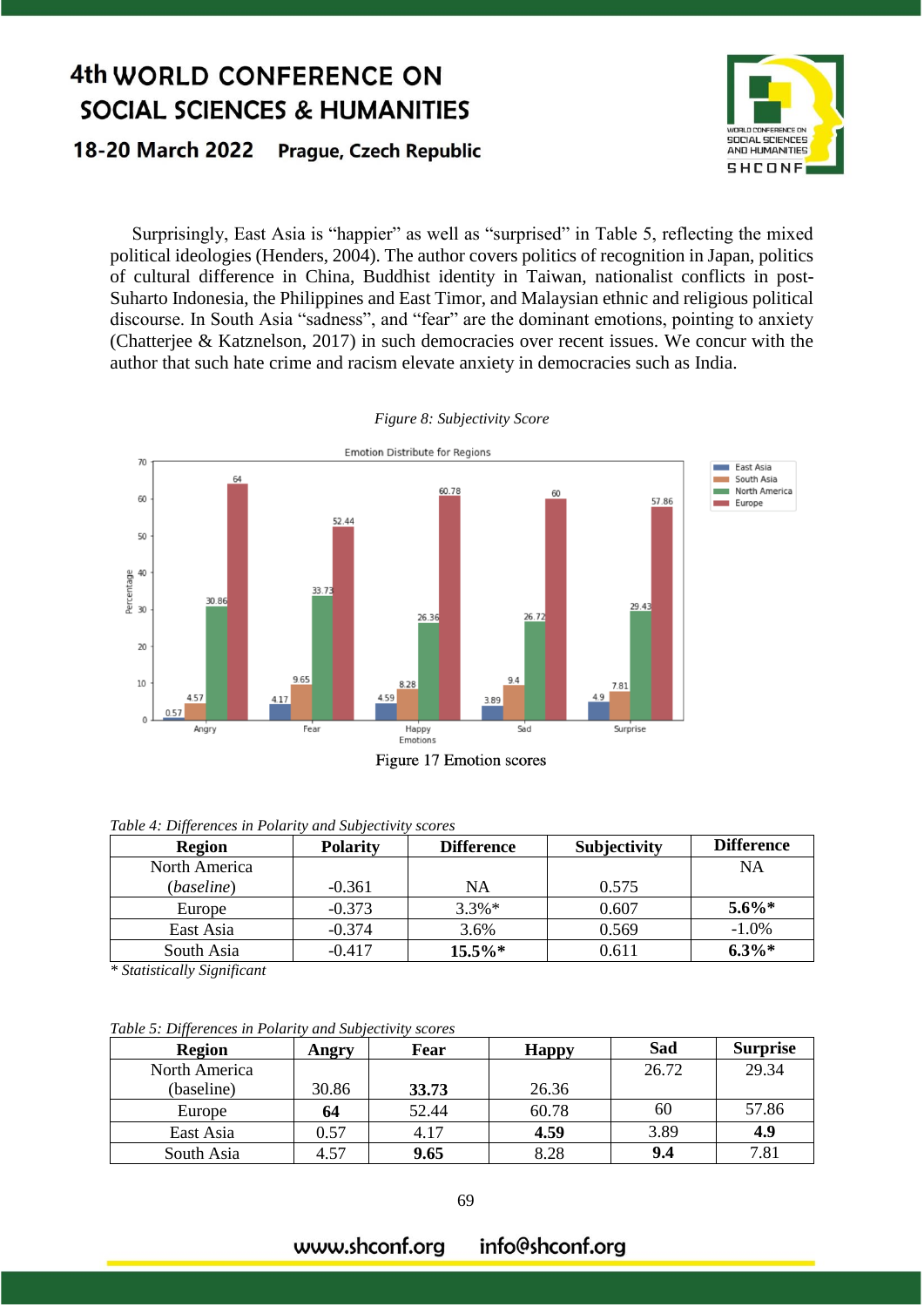18-20 March 2022 Prague, Czech Republic



#### **6. Conclusion**

The Covid-19 pandemic has accelerated hate crime and racism in the North America (US) in the 2020s. The side effects were "anxiety" and "anger" in global geographies on top of common "sadness". Our study shows that most geographies express negative sentiment over such issues in North America. Europe is more subjective and hence its citizens express amplified emotions like "anger". South Asian countries are "anxious" over the developments in North America. This could be a major concern for freedom of speech in the free world. Confusingly, East Asians are mixed in sentiment, "happy" and "surprised". This points to a difference in political ideologies in this region, even within countries. We believe our study can inform foreign policy across the globe. In order to champion freedom in the free world it's important to factor these differences in perceptions of hate crime and racism.

#### **Acknowledgment**

This paper is an output of a collaboration with US Department of State Member - Daniel Lee – and with Global Studies faculty lead in Northeastern University – Fiona Creed.

#### **References**

- Croucher. Prejudice toward Asian Americans in the COVID-19 pandemic: the effects of social media use in the United States. Frontiers in Communication, 5:39–39, 2020.
- Gover. Anti-Asian hate crime during the COVID-19 pandemic: Exploring the reproduction of in- equality. American Journal of Criminal Justice, 45:647– 667, 2020.
- Karsten Mu¨ller and Carlo Schwarz. Fanning the flames of hate: Social media and hate crime. Journal of the European Economic Association, 19:2131–2167, 2021.
- L Matthew and Williams. Hate in the machine: Anti-Black and anti-Muslim social media posts as predictors of offline racially and religiously aggravated crime. The British Journal of Criminology, 60:20–20.
- Piatkowska, S. J., Messner, S. F., & Hövermann, A. (2020). Black out-group marriages and hate crime rates: A cross-sectional analysis of US metropolitan areas. Journal of research in crime and delinquency, 57(1), 105-135.
- Disha, Ilir, James C. Cavendish, and Ryan D. King. 2011. "Historical Events and Spaces of Hate: Hate Crimes against Arabs and Muslims in Post-9/11 America." Social Problems 58(1):21-46.
- Green, Donald P., Dara Z. Strolovitch, and Janelle S. Wong. 1998. "Defended Neighborhoods, Integration, and Racially Motivated Crime." American Journal of Sociology 104(2):372- 403.
- Lyons, Christopher J. 2008. "Defending Turf: Racial Demographics and Hate Crime against Blacks and Whites." Social Forces 87(1):357-85.

70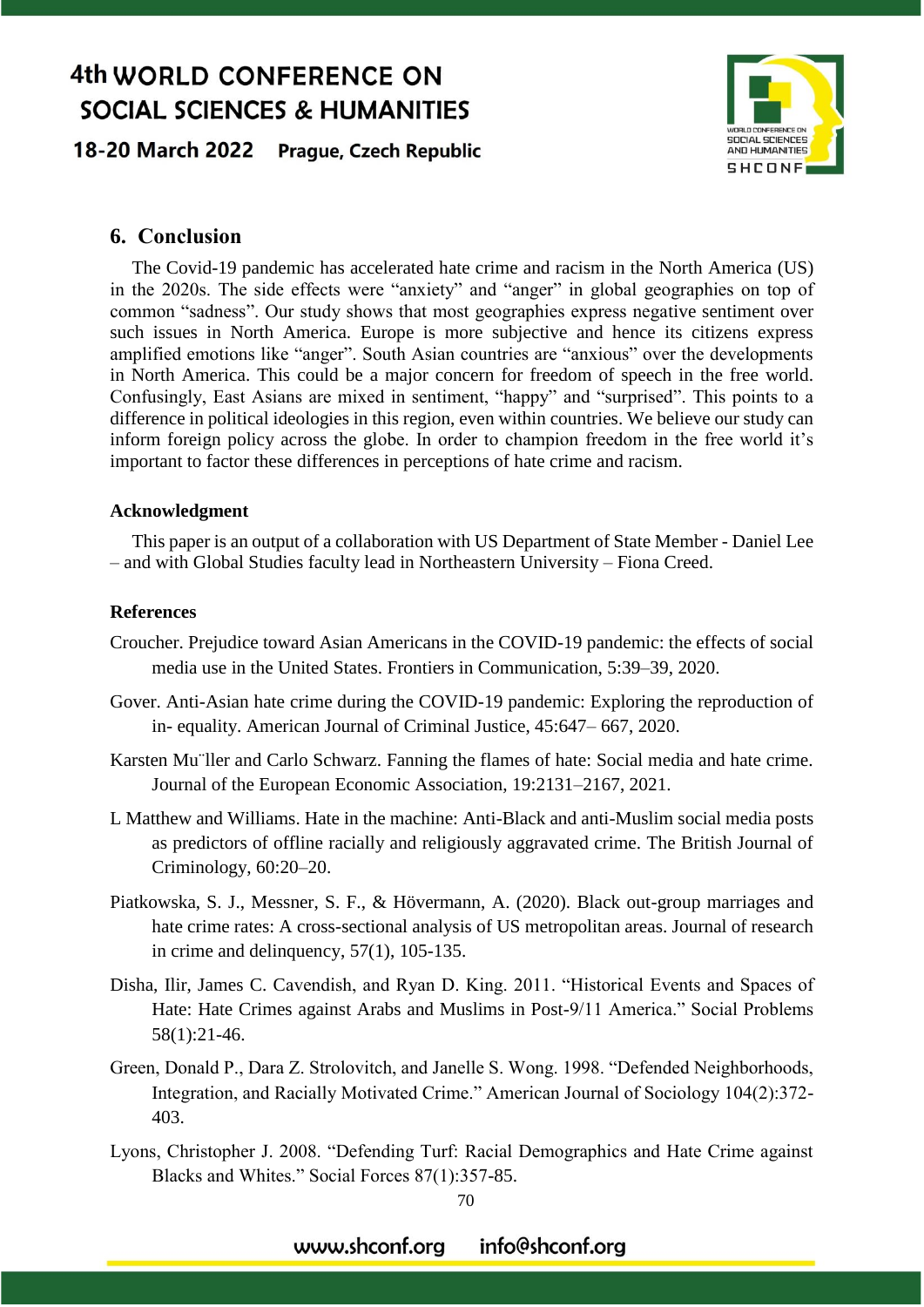

#### 18-20 March 2022 **Prague, Czech Republic**

- Centers for Disease Control and Prevention. (2020). Coronavirus disease 2019 (Covid-19) situation summary. Retrieved from https://www.cdc.gov/coronavirus/2019-ncov/casesupdates/summary.html.
- Chelsea, G., & Hansen, K. (2021). Did Covid-19 lead to an increase in hate crime against Chinese people in London?. Journal of Contemporary Criminal Justice.
- Wenger, M. R., & Lantz, B. (2021). Generalized Hate: Bias Victimization against Non-Asian Racial/Ethnic Minorities during the COVID-19 Pandemic. Victims & Offenders, 1-24.
- Nguyen, T. T., Huang, D., Michaels, E. K., Glymour, M. M., Allen, A. M., & Nguyen, Q. C. (2021). Evaluating associations between area-level Twitter-expressed negative racial sentiment, hate crimes, and residents' racial prejudice in the United States. SSMpopulation health, 13, 100750.
- Woo, B., Pitner, R., & Wilson, B. (2021).White College Students' Racial Prejudice and Perceptions of Racial Hate Crime. Journal of interpersonal violence, 08862605211062987.
- Harris, D. A. (2006). US experiences with racial and ethnic profiling: History, current issues, and the future. Critical criminology, 14(3), 213-239.
- Thelwall, Michael and Thelwall, Saheeda, Twitter during COVID-19: George Floyd Opening a Space to Address Systematic and Institutionalized Racism? (January 12, 2021). Available at SSRN: https://ssrn.com/abstract=3764867 or http://dx.doi.org/10.2139/ssrn.3764867
- Mansoor, M., Gurumurthy, K., & Prasad, V. R. (2020). Global sentiment analysis of COVID-19 tweets over time. arXiv preprint arXiv:2010.14234.
- Nasukawa, T., & Yi, J. (2003, October). Sentiment analysis: Capturing favorability using natural language processing. In Proceedings of the 2nd international conference on Knowledge capture (pp. 70-77). Chicago
- Nigam, Kamal, and Matthew Hurst. "Towards a Robust Metric of Polarity." Computing Attitude and Affect in Text: Theory and Applications. Dordrecht: Springer Netherlands. 265–279. Web. 2006
- Wiebe, J. (2000). Learning subjective adjectives from corpora. Aaai/iaai, 20(0), 0.
- Purser, E. (2017). The Criminalisation of Hate Crimes in a Democratic Society: Attempting to Achieve Equality. NEL Rev., 5, 29.
- Chatterjee, P., & Katznelson, I. (Eds.). (2012). Anxieties of democracy: Tocquevillean reflections on India and the United States. Oxford University Press.